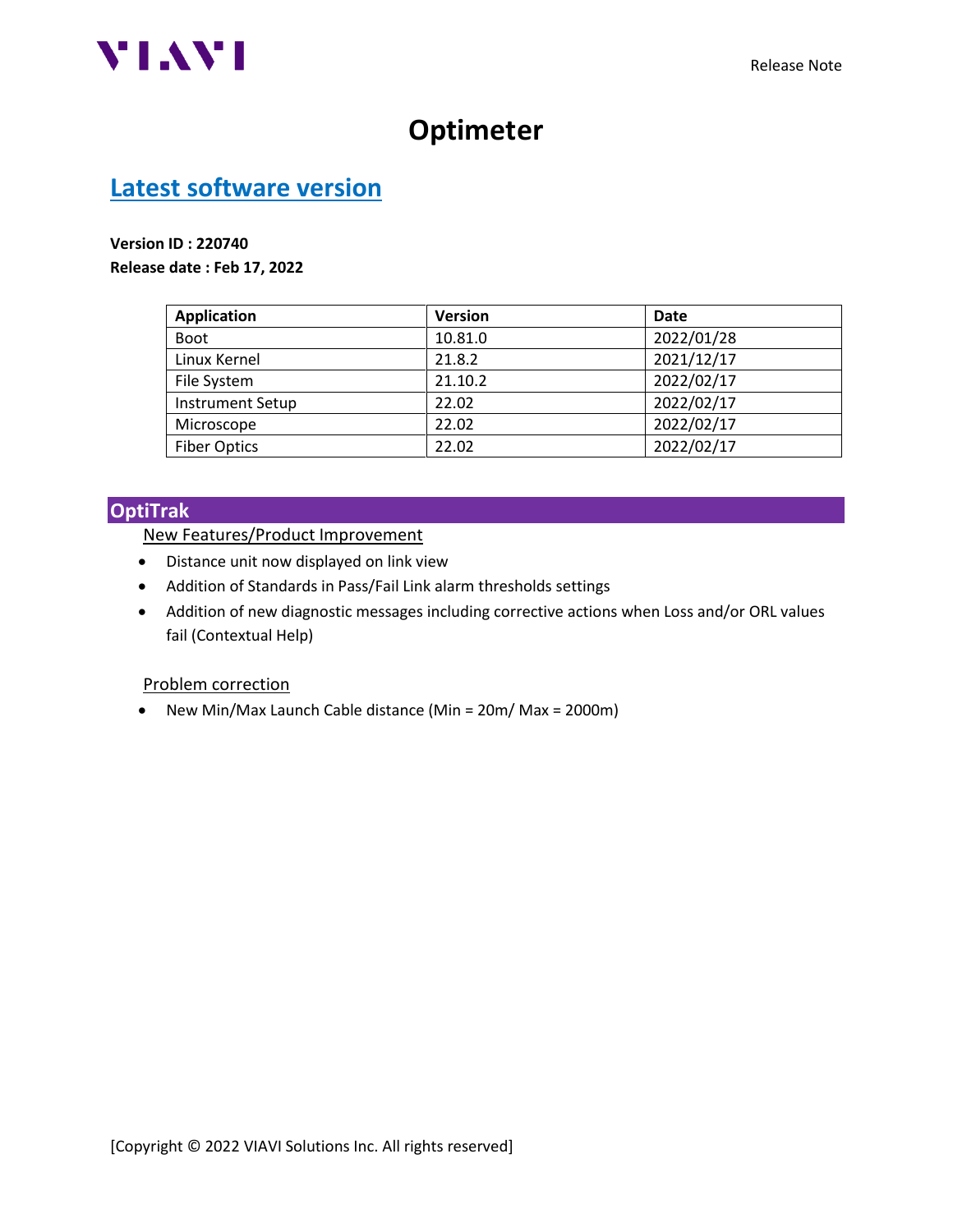

## **Previous versions history**

**Version ID : 214750 Release date: November, 26 2021**

Versions:

| Boot                    | 10.80   |
|-------------------------|---------|
| Linux Kernel            | 21.8.2  |
| File System             | 21.9.11 |
| <b>Instrument Setup</b> | 21.62   |
| Microscope              | 21.62   |
| <b>Fiber Optics</b>     | 21.62   |
|                         |         |

## **Mainframe / Base Unit**

Problem corrections

• Home page text overlap in Portuguese language

### **OptiTrak**

Problem corrections

- Power level results displayed now follows wavelength test setup
- 12h time format: New auto-filename convention based on 12h am/pm format. Fixes the bug preventing the results to be uploaded to Stratasync via Mobile Tech App.